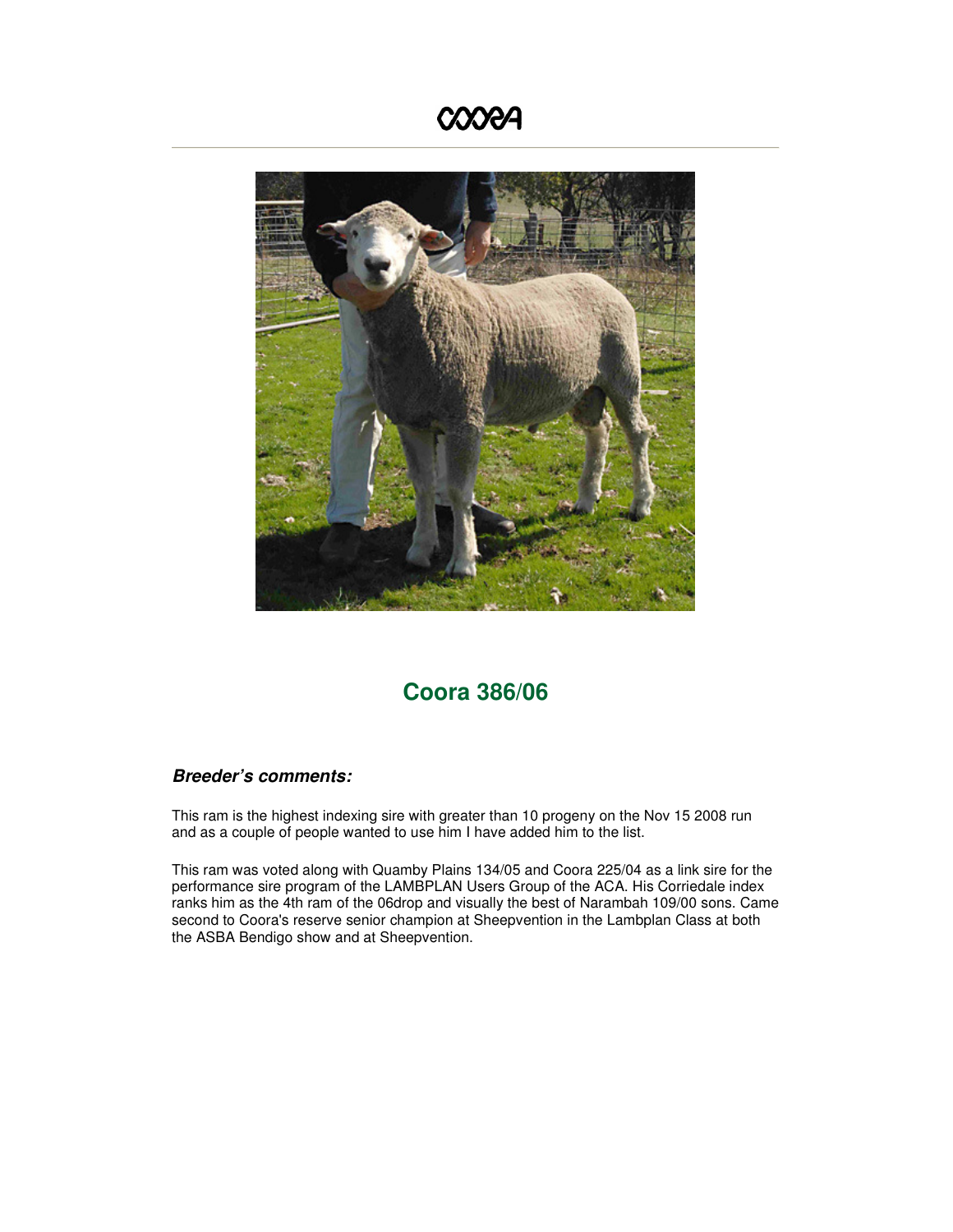**Lambplan data:** 

**LAMBPLAN Id.:**031897-2006-060386 **Breed:** CORRIEDALE **Sex:** Male **Birth Date:** 22/09/2006 **Breeder:** JIM GOUGH **Inbreeding %:** 0.8 **ASBV Graph:** [View]

|                          | STRATHBLANE-930235           |  |  |
|--------------------------|------------------------------|--|--|
|                          | NARAMBAH-970151              |  |  |
|                          | NARAMBAH-924128              |  |  |
|                          | <b>Sire: NARAMBAH-000109</b> |  |  |
|                          | COORA-921586                 |  |  |
|                          | NARAMBAH-980061              |  |  |
|                          | NARAMBAH-954071              |  |  |
| Animal: COORA-060386     |                              |  |  |
|                          | <b>COORA-980187</b>          |  |  |
|                          | COORA-000335                 |  |  |
|                          | COORA-960398                 |  |  |
| <b>Dam: COORA-020075</b> |                              |  |  |
|                          | COORA-970286                 |  |  |
|                          | COORA-990191                 |  |  |
|                          | COORA-960932                 |  |  |
|                          |                              |  |  |